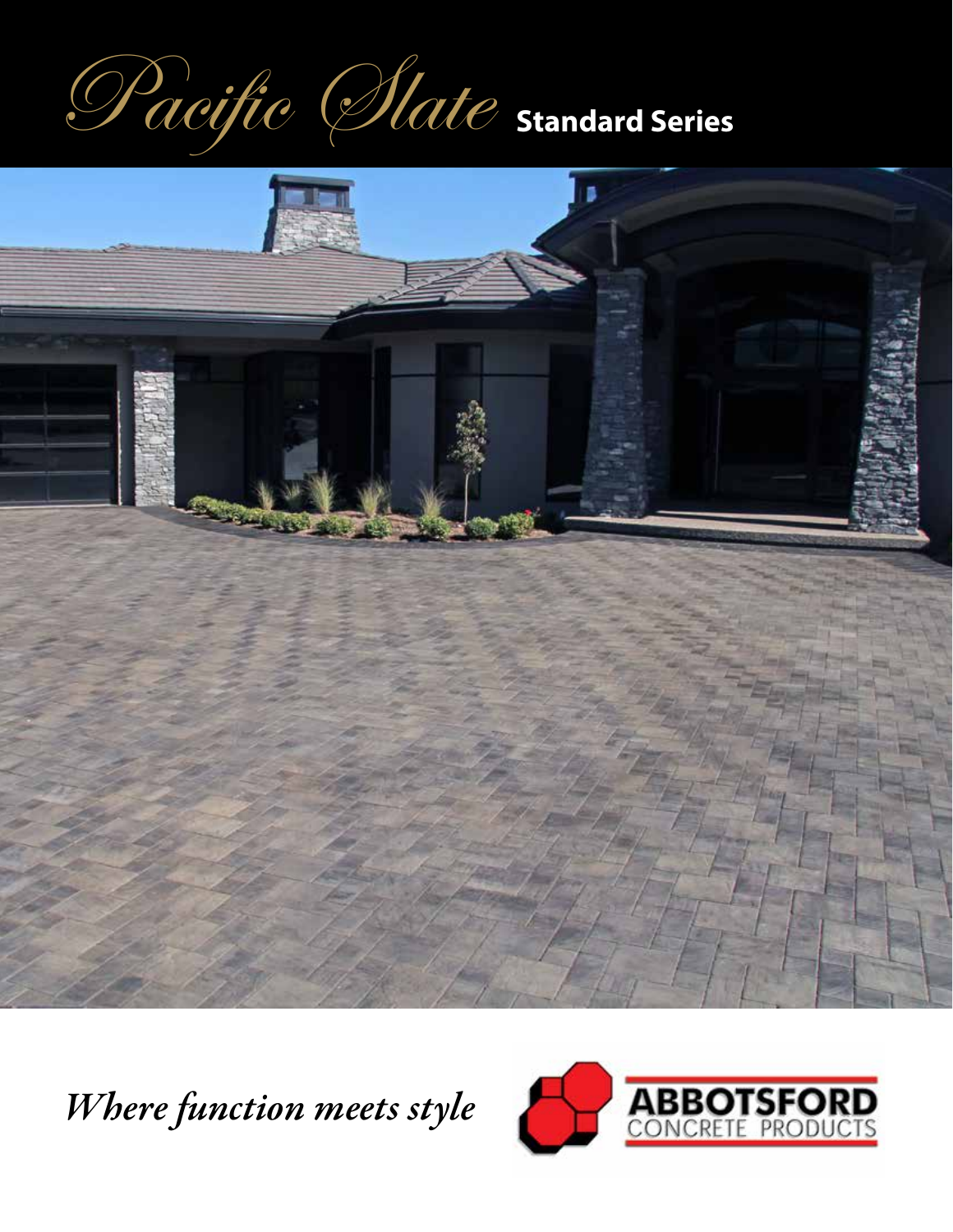*Our Pacific Slate Finish, with the sophisticated appearance of natural stone, opens up a variety of combinations whether used on its own or in conjunction with the Classic Standard Series. Pacific Slate Finish is available in Standard, Half Standard and Double Standard sizes.*

**Sandalwood & Teak Sandalwood & Teak**

**Shadow**

W

 $11111$ 

**TTHEFT** 

 $\mathbf{r}$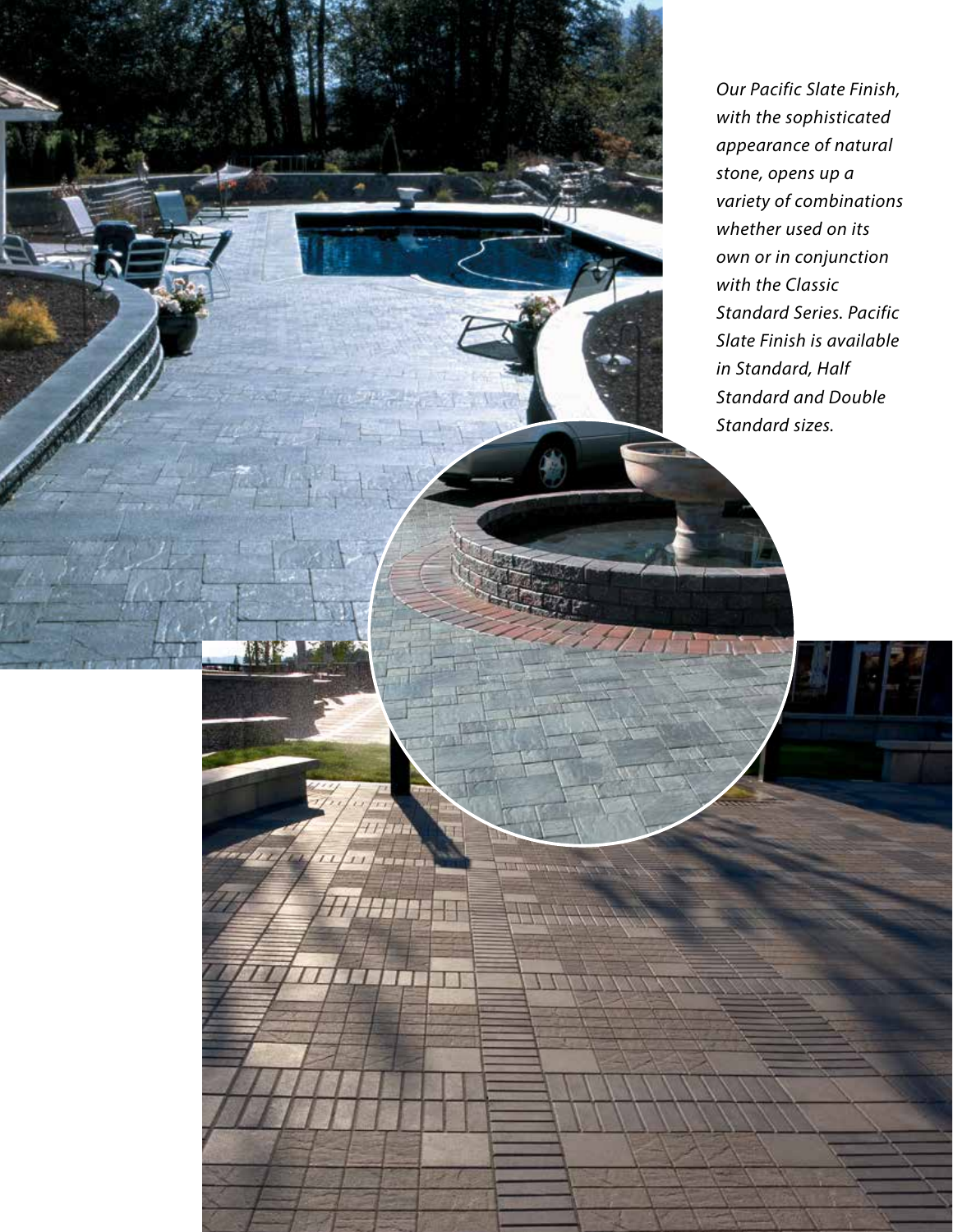





**Granite\*** *Blend*





**Sandalwood\*** *Blend* 







**Teak\*** *Blend*